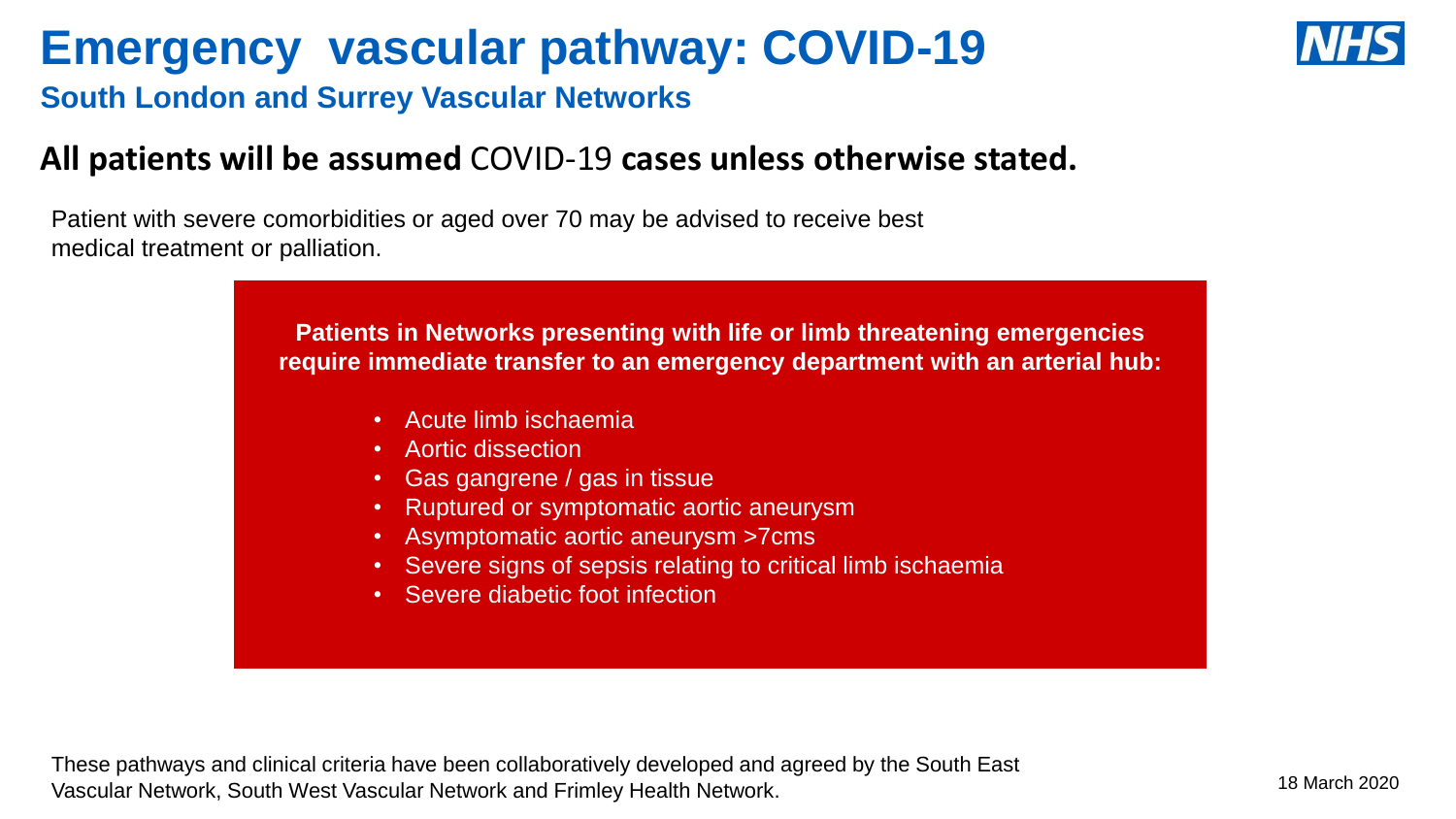## **Emergency vascular pathway: COVID-19**



| <b>Referring region</b>                  | <b>Refer to arterial hub</b> | <b>Contact details - Vascular</b><br><b>Consultant on call</b>                   | <b>Further information</b><br>All patient transfer                                                                                                                                                                                       |
|------------------------------------------|------------------------------|----------------------------------------------------------------------------------|------------------------------------------------------------------------------------------------------------------------------------------------------------------------------------------------------------------------------------------|
| South West London<br><b>Surrey Downs</b> | <b>St George's Hospital</b>  | 07932 618188 or to<br>Consultant on call via                                     | requests will be<br>determined by a<br>vascular consultant.                                                                                                                                                                              |
| <b>East Surrey</b>                       |                              | switchboard via 020 8672<br>1255                                                 | If the assigned arterial hub<br>cannot accept the patient                                                                                                                                                                                |
| South East London<br>North West Kent     | <b>St Thomas' Hospital</b>   | 07717 513348                                                                     | transfer due to capacity, it is<br>up to the referrer to<br>contact an alternative<br>arterial hub.                                                                                                                                      |
|                                          | <b>OR</b>                    |                                                                                  |                                                                                                                                                                                                                                          |
|                                          | King's College Hospital      | 020 3299 7595 /<br>07973 456 741                                                 | <b>Stable patients who</b><br>require an urgent vascular<br>opinion will be triaged by<br>consultant and followed<br>up within 48 hours.<br>This includes patients with<br>critical limb ischaemia<br>(gangrene, no systemic<br>sepsis). |
| <b>Surrey Heartlands</b>                 | <b>Frimley Park Hospital</b> | 01252649727<br>or to Consultant on call via<br>switchboard via 01276 604<br>604. |                                                                                                                                                                                                                                          |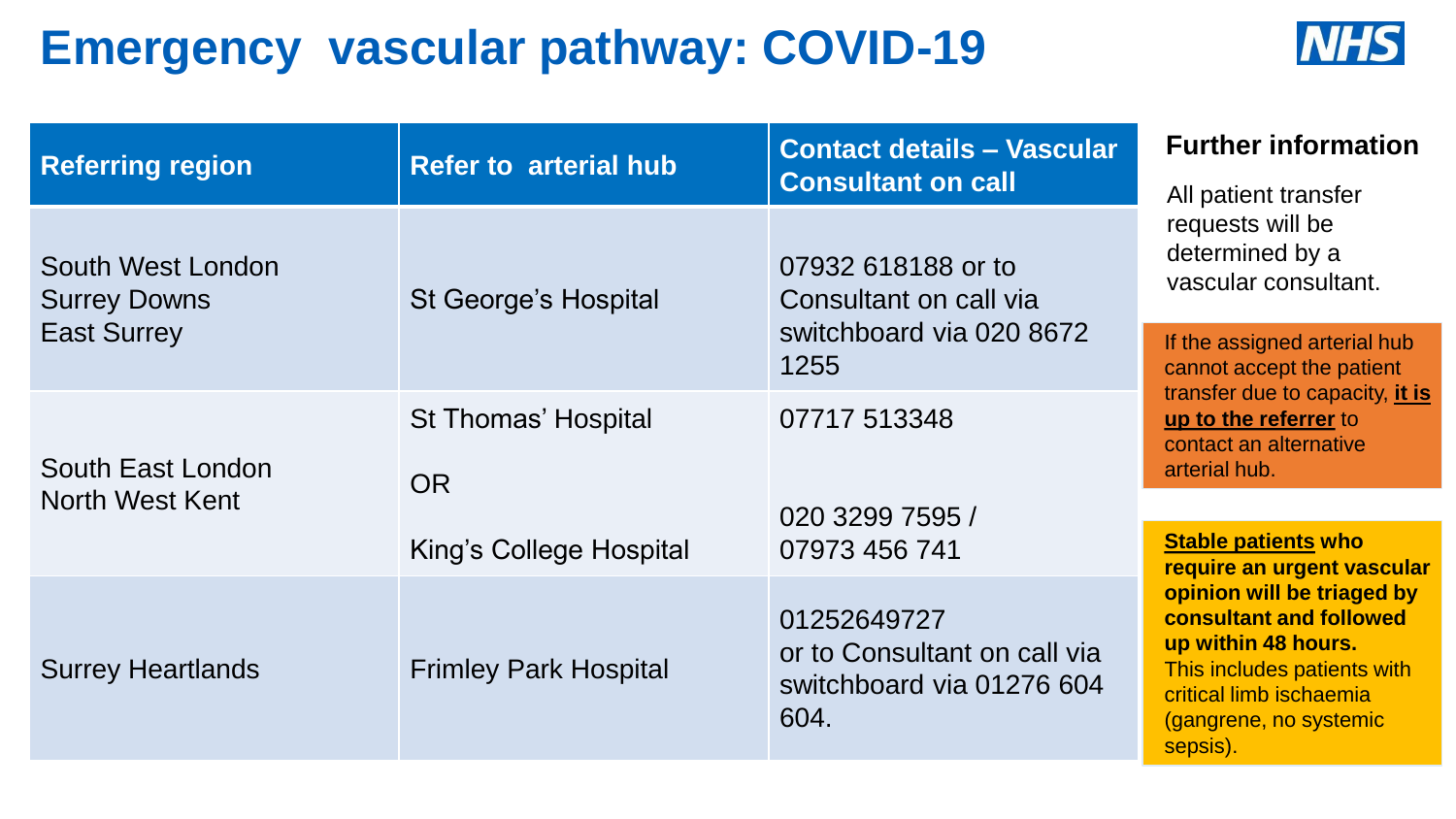## **Emergency vascular pathway: COVID-19 Stage 1 Escalation New emergency referral criteria**



### **If patient is:**

• Aged under 70 (or in accordance with current national ITU guidance) **AND**

**Refer to the arterial hubs** 

• Has no significant cardiac co-morbidities **Ruptured aneurysms -** Patients will be offered local anaesthetic (LA) EVAR or best other available treatment

**Type B dissection -** If there is an arterial centre to take the referral then current standard of care treatment to be offered pending available capacity.

**Acute limb ischaemia -** Limb threatening ischaemia to be treated where possible capacity dependent

All patients outside this criteria will be reviewed by a Consultant MDT on a daily basis to assess the availability of safe pathways and treatment options. If possible to offer best interventional care this will be done. *Stated pathways are subject to change.*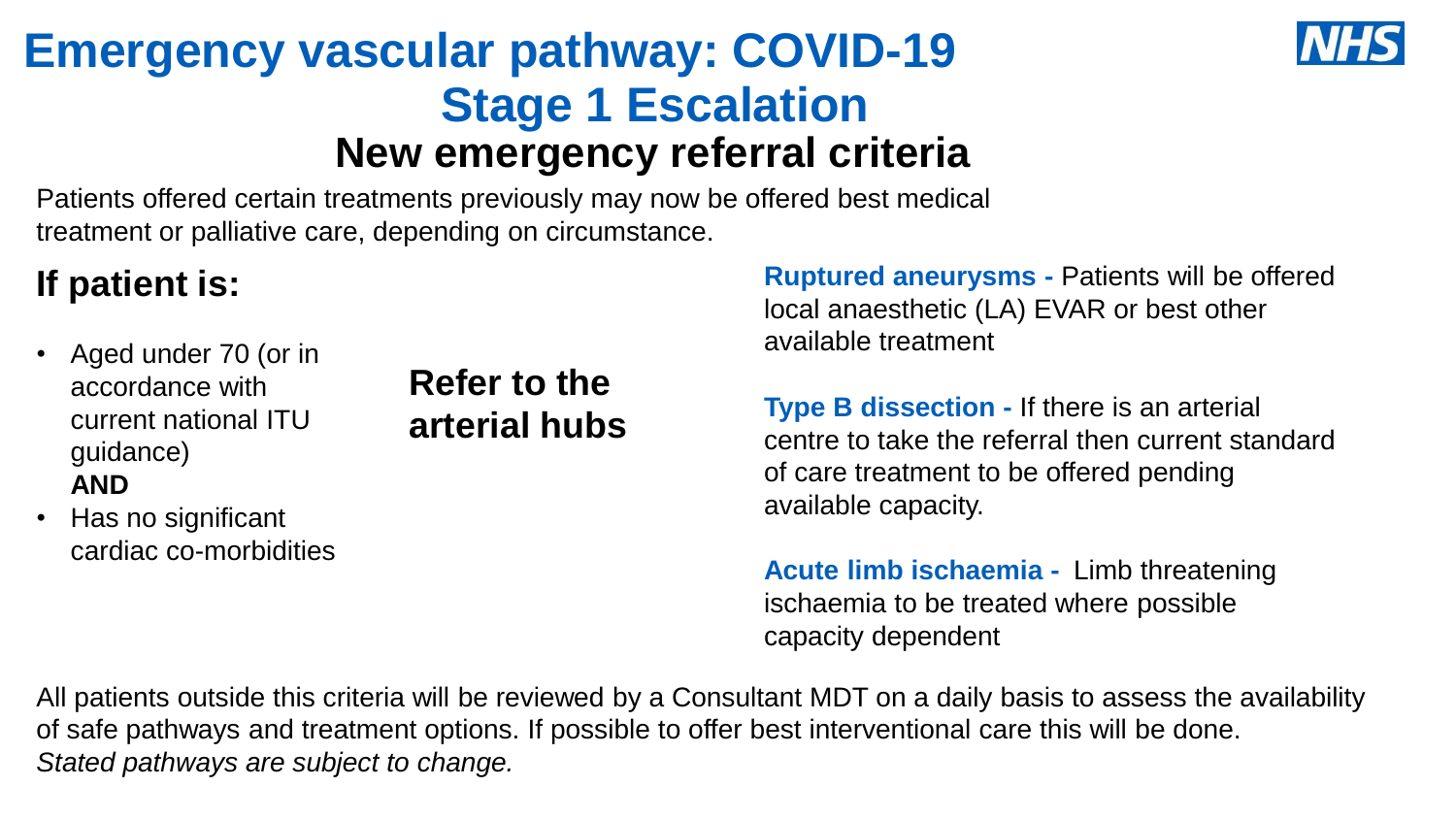# **Emergency vascular pathway: COVID-19 Stage 2 Escalation**



### **This assumes little to no bed/staff/ICU capacity**

Patients offered certain treatments previously may now be offered best medical treatment or palliative care, depending on circumstance.

### **If patient is:**

• Aged under 70 (or in accordance with current ITU guidance) **AND**

**Refer to the arterial hubs**  **Ruptured aneurysms –** Patients will need to be transferred to an available centre and will be palliated if no availability

**Type B dissection -** If there is an arterial centre to take the referral otherwise offer BMT

• Has no significant cardiac co-morbidities

**Acute limb ischaemia -** patients may only be offered palliative care or primary amputation

All patients outside this criteria will be reviewed by a Consultant MDT on a daily basis to assess the availability of safe pathways and treatment options. If options still exist then offer best possible care but at Stage 2 it is unlikely that interventional pathways will be available. *Stated pathways are subject to change.*